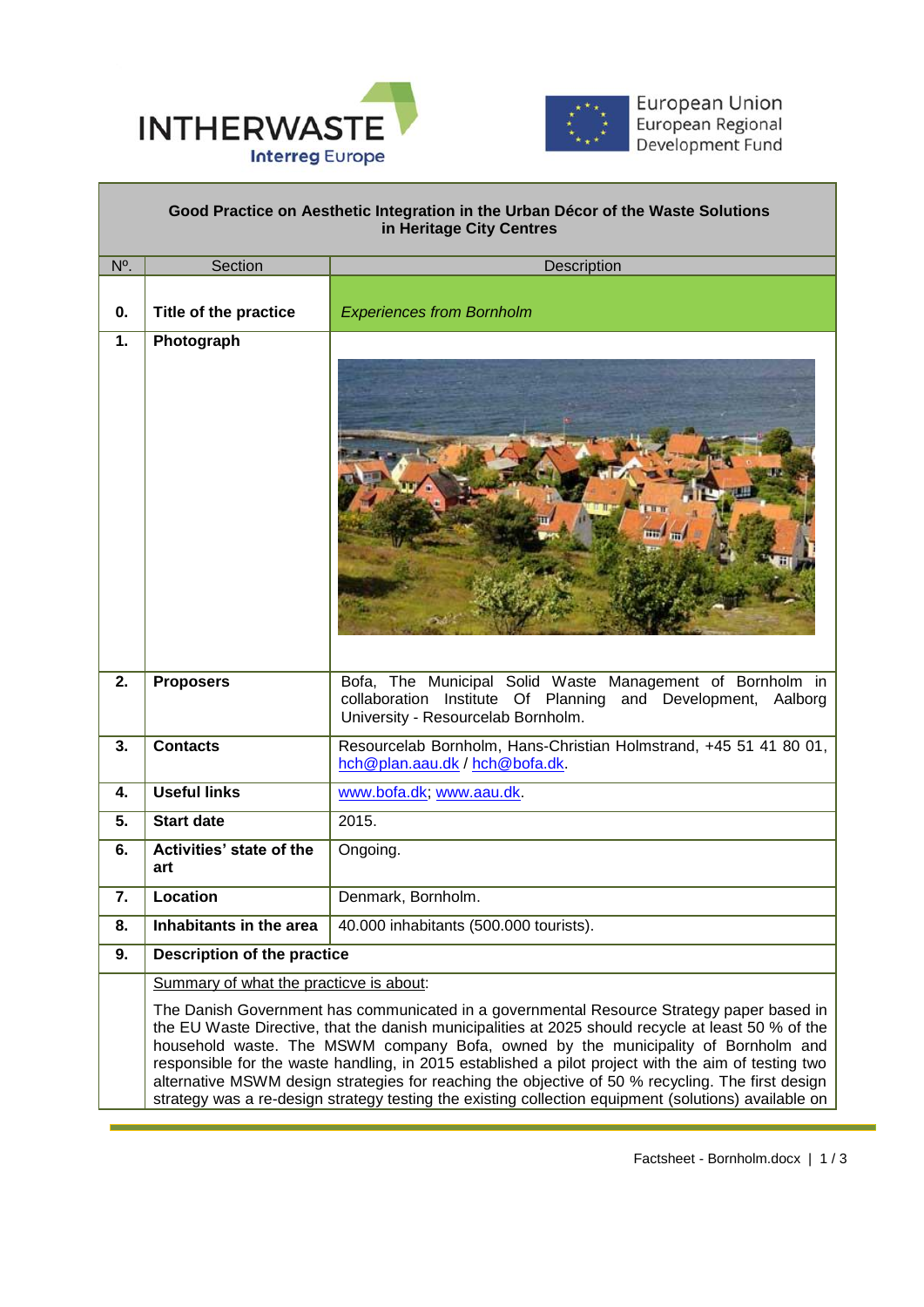



**European Union** European Regional Development Fund

 $\overline{a}$ the market. The second strategy tested was a co-design strategy where the need of new solutions where developed by a team of designers in collaboration with the users (citizens and stakeholders).

The pilot project showed that the re-design strategy using existing solutions was not effective and responsive in the context of Bornholm. The existing collection systems and implementation approach were not functional in the old heritage cities of Bornholm, and not responsive to the demand of social, cultural and aesthetic collaboration and integration of the cities and their communities.

On the other hand the pilot project showed that the co-design strategy could develop new collection solutions that would be both effective and responsive in the context of Bornholm. During a month the co-design strategy developed a system of arch type solutions, all addressing the special needs and challenges of Bornholm.

The experiences of the pilot project has been integrated in a project application directed the Interreg South Baltic programme with partners from Poland, Denmark and Lithuania (under evaluation of the programme). The project methodology integrates three guidelines:

- **OECD:** Systems Approaches to Public Sector Challenges Working with Change. 2017.
- **World Bank:** Citizen-Driven Innovation A guidebook for city mayors and public administrators. 2015.
- **WASTE:** Putting Integrated Sustainable Waste Management into Practice Using the ISWM Assessment Methodology. 2004.

## Origin:

The origin of the project is the municipality and island of Bornholm. The special heritage conditions and challenges of the islands small towns and villages originate from the historic development of the island coast cities established in relation to the fishery.

## Development and Timescale:

The pilot project, testing the two design strategies were developed as part of the official municipal waste plan. The timeframe of the pilot project was 6 months. The expanded development project directed at the South Baltic programme, has a timeframe of 2,5 years.

## Actors involved:

The pilot project management was conducted by Resourcelab Bornholm. The project included the citizens of Hasle, the private waste collection company, a group of designers, and several stakeholders, including the local school, the local trade, the local community, the local cultural institution and the local media.

## Legal framework:

The pilot project was a part of the formal municipal waste management plan.

Financial framework: (activities´ cost, activities´ revenues (if any), model/s of financing used)

The pilot project was financed by Bofa, the Municipal Solid Waste Management Company of Bornholm.

## Use degree: (%) or number of users (if possible):

The pilot project included 933 households.